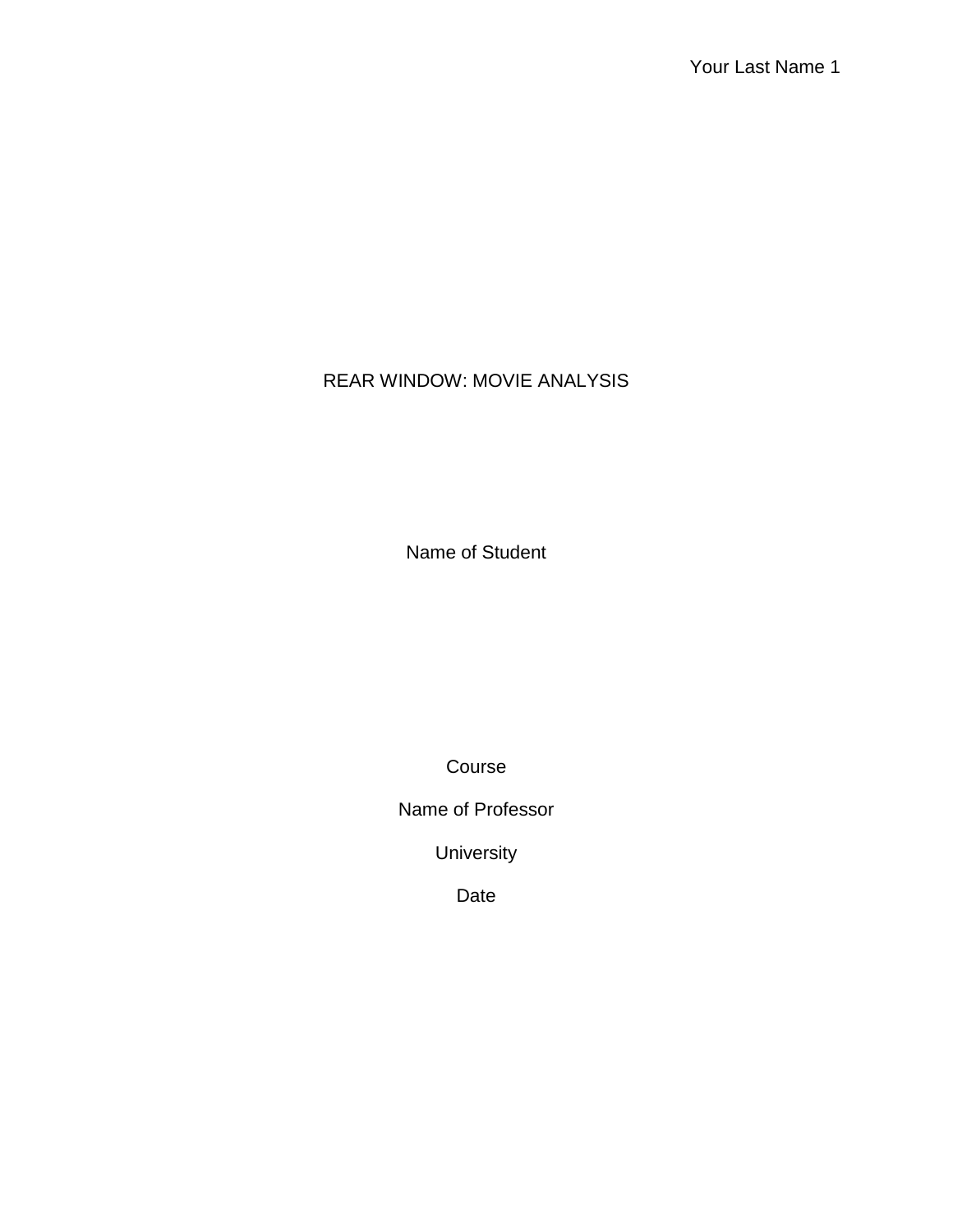# **Outline**

- I. Introduction
- II. Similarities
- III. Differences
- IV. The Effect of Changes
- V. Conclusion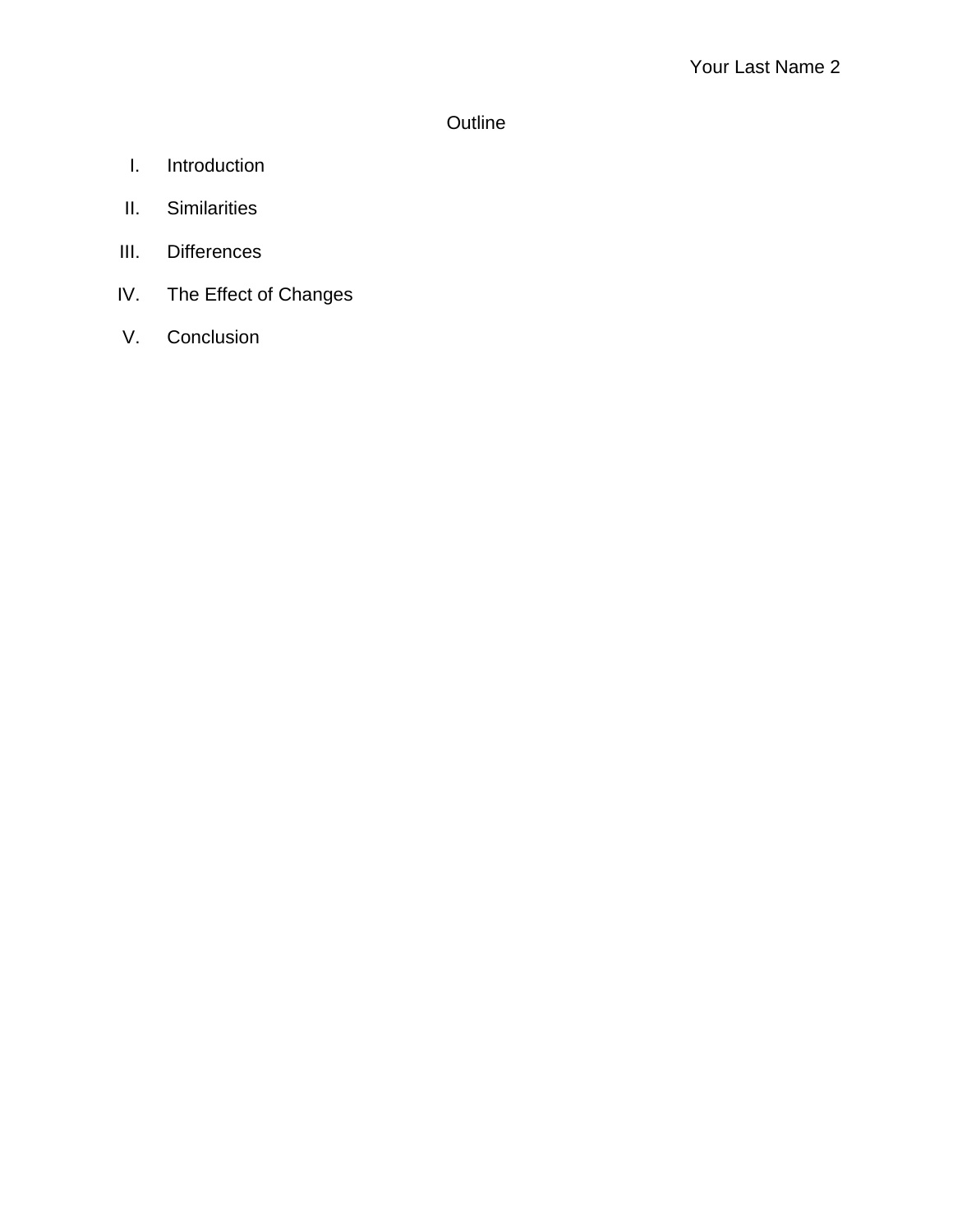Your Last Name 3

### Rear Window: Movie Analysis

People were always interested in interpreting written stories for the big screen. Books of all genres: comedies, detective stories, romance novels, and thrillers often appear before the public as movies. The film *Rear Window*, produced by Alfred Hitchcock in 1954, is not an exception. The original short story *It Had to Be Murder* by Cornell Woolrich is one of many original works that have been chosen by other directors to be turned into a film. However, Hitchcock's movie is considered to be a classic and an excellent example of a mystery thriller film. While having some similarities, the short story and the film possess many differences. Hitchcock adds details, scenes, and even characters to the story, possibly changing its original intentions. This paper examines how Hitchcock's *Rear Window* and Woolrich's *It Had to Be Murder* are similar and different and discusses the effect these changes have on the movie's tone.

### **Similarities**

The film follows the plot of the story almost entirely, saving the course of actions from the original. The protagonist of the story, simply called Jeff, is also the same. Most of the neighbors are in the movie as well. They play significant roles in the plot because the main character considers them his hobby – he is intrigued by their lives that he observes through his binoculars. The movie preserves Jeff's obsession with looking in the windows of others in full. Hitchcock creates a mystery at the same speed as the original, although the ending scenes vary widely. The beginning of the story is slow, and Hitchcock portrays it that way, shifting from person to person and showcasing their everyday life, allowing the audience to see the neighborhood through Jeff's eyes. The similarities do not stop here, as both Hitchcock and Woolrich are quite famous for their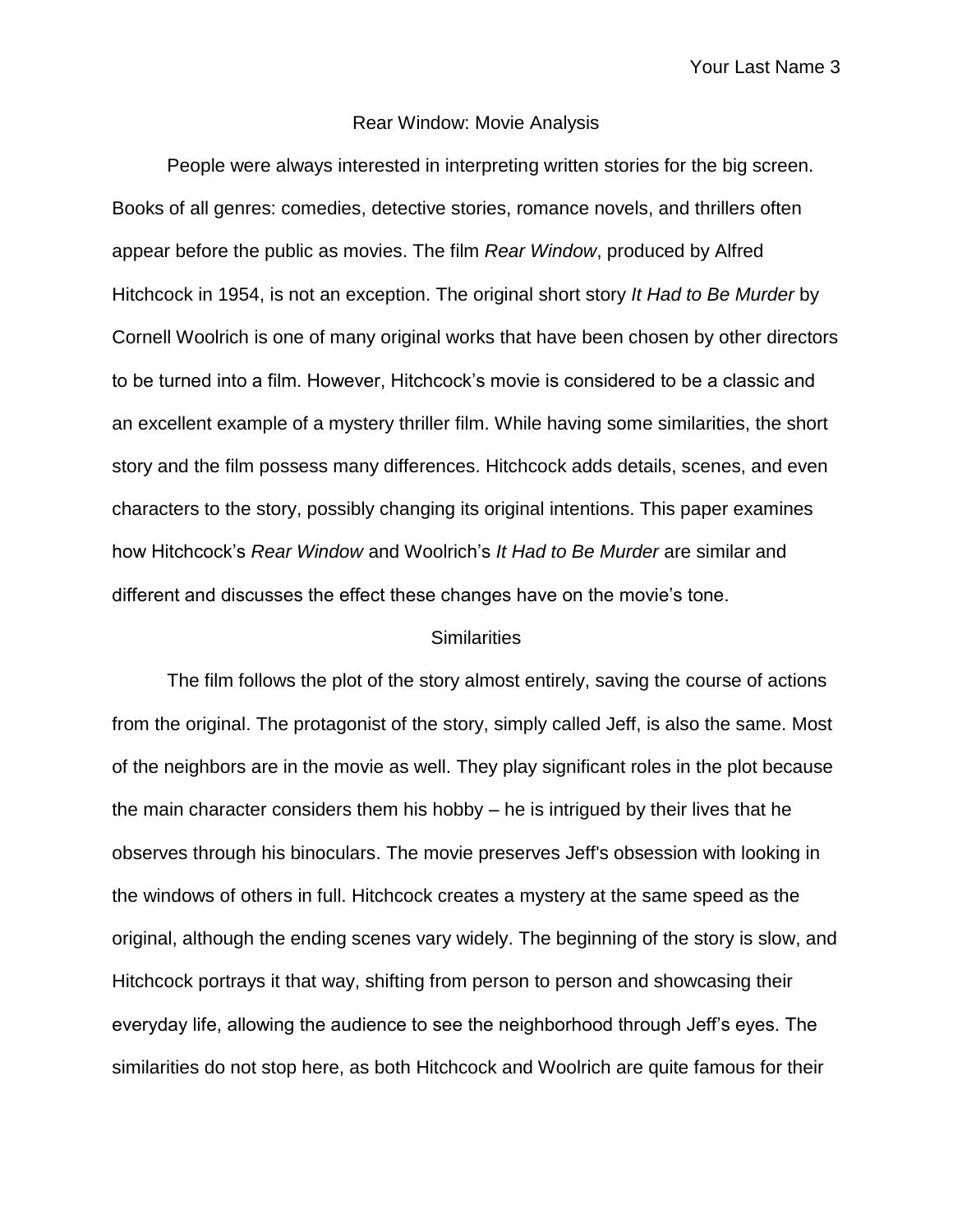Your Last Name 4

ability to create tension and instill fear into the audience. However, while both authors succeed to do it, they achieve their goals differently.

## **Differences**

While using the same idea as Woolrich, Hitchcock adds many details to the plot. On the one hand, the original story allows the narrator to be hidden and mysterious to the audience. The readers do not know the reasons behind his situation, as it is not discussed in the text. His occupation, profession, or social status are also hard to pinpoint. Jeff is rather isolated throughout the story with only a small number of people visiting his apartment. The first part of the short story is devoid of dialogue as the readers are exposed to the protagonist's thoughts and deductions. On the other hand, in the movie, the main hero is deprived of this mystery. At the very beginning, the audience is presented with his backstory, which explains Jeff's actions and motivations. Jeff is a photographer. Therefore, he has professional cameras and equipment to peer into people's lives. Moreover, Jeff has the professional curiosity to do that. The audience also sees that he is in a wheelchair. The reasons for that are clear as well. Jeff takes pictures in dangerous areas. Thus, his leg is broken because of an accident.

Moreover, while the story's Jeff is alone most of the time, Jeff from the movie is surrounded by people. He has many respectful friends and a girlfriend, Lisa Fremont, who visits him often. Her addition can be considered one of the biggest alterations of the cast, as Lisa becomes his main conversant throughout the movie. Instead of giving Jeff time to reflect on his thoughts and try to convince himself of his deductions, Hitchcock puts Lisa in the scene as a person who agrees with the protagonist. Furthermore, her character can be considered a trope of a young and beautiful but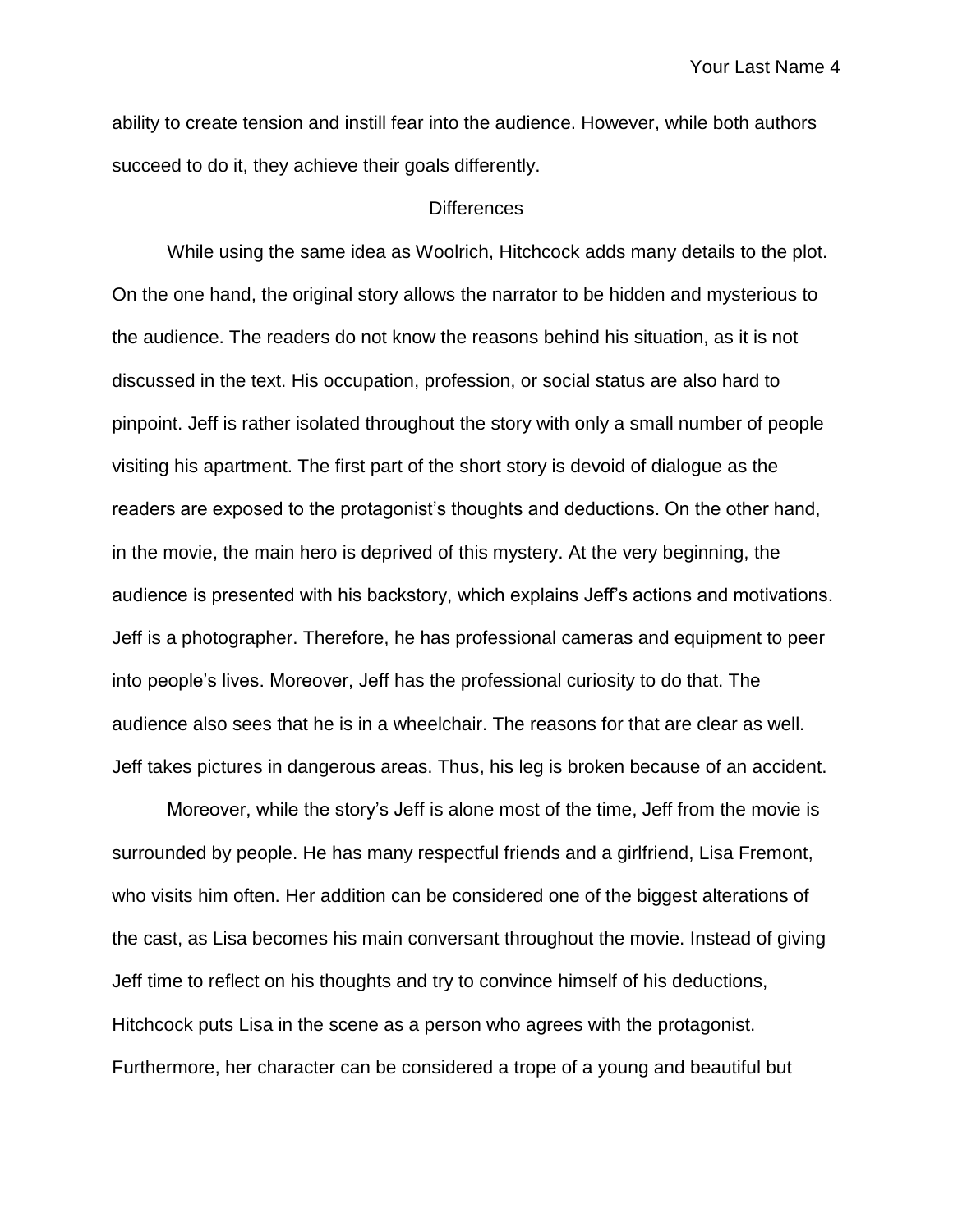Your Last Name 5

passive woman. According to Modleski (2015), the contrast between actions and interests of Jeff and Lisa is supposed to make the audience relate to the male character and agree with his conclusions. The addition of friends that visit Jeff, while he is in a wheelchair, show him from a different side as well. The end of the adaptation is completely different from the original. While the short story has an open ending, *Rear Window*'s characters solve the mystery and catch the culprit.

### The Effect of Changes

Some of the changes made by Hitchcock can be justified by the fact that movies have to have a visual representation of its characters. If Jeff's broken leg, photographs, or cameras are not shown, the audience would have to look at a dark screen for most of the movie. However, some alterations affect the narrative in a way that could be avoided if Hitchcock wanted to stay close to the original. In the short story, Jeff's solitude allows the audience to step back from his perspective and rationalize the situation. The readers are expected to question him and his reliability as a narrator. In the movie, however, the abundance of dialogue leaves the audience no choice but to agree with the story created by Jeff.

The addition of Lisa plays a significant role in making people believe in Jeff's words. She accelerates the speed at which Jeff starts doubting his neighbor, Thorwald. Lisa is also the one to help Jeff search Thorwald's apartment. Moreover, her fixation on female intuition is counterposed with Jeff's logical thinking, which shows that Hitchcock wants people to trust Jeff. According to Palmer, Pettey, and Sanders (2017), Hitchcock's characters often follow a pattern of female characters being an accessory to the male protagonist rather than having a complex and developed personality. The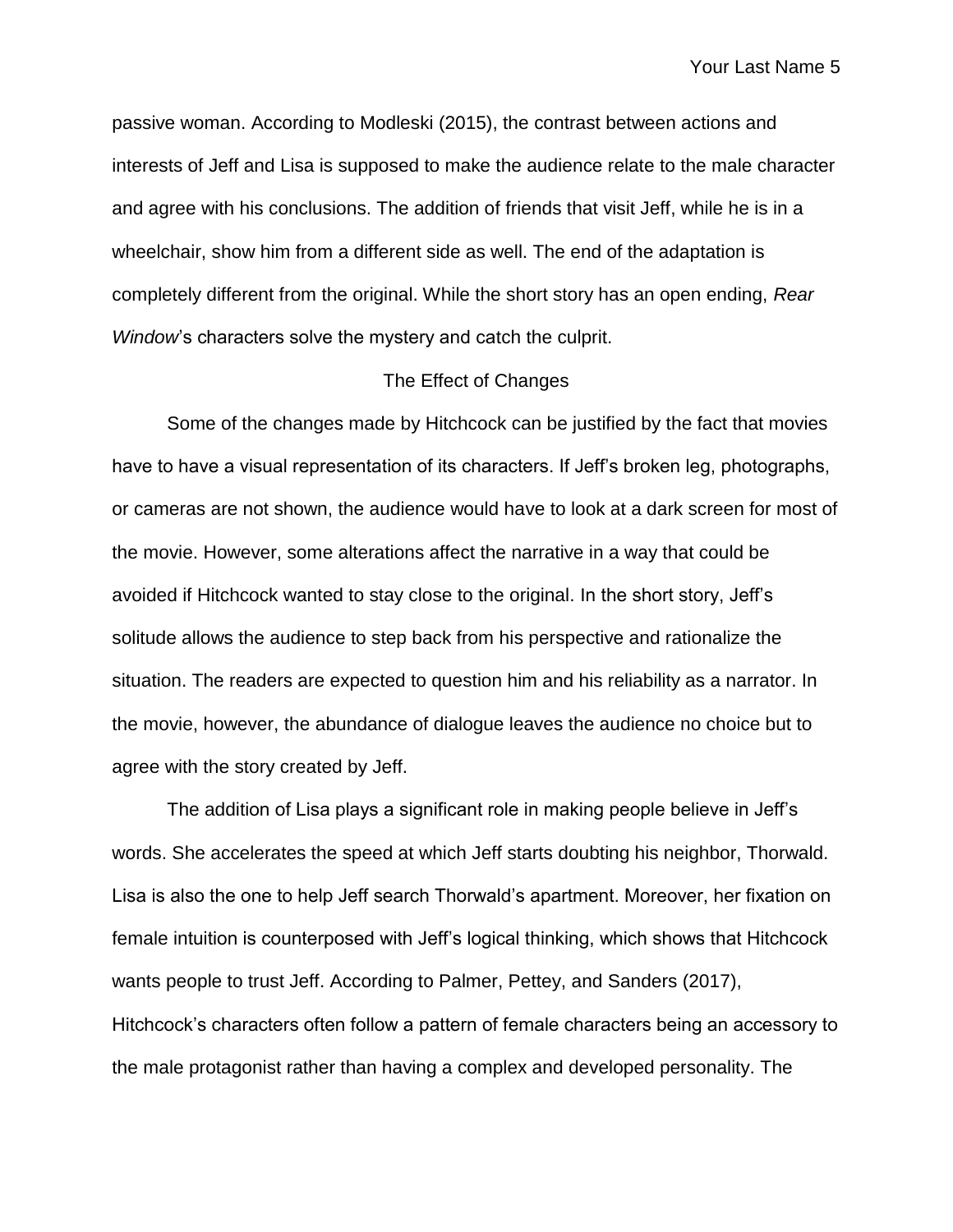movie follows this narrative because Lisa is presented as a beautiful woman transfixed with fashion and clothes.

Director's choice to make the main hero a reliable narrator makes a thriller story less tense, as the audience is not exposed to the feelings of uncertainty and paranoia. The film's structure resembles a detective story where heroes are set out to catch the criminal. In the original, on the other hand, the protagonist fruitlessly tries to convince other characters as well as readers that Thorwald is guilty. Therefore, the endings of both stories are also different for a reason. The original short story keeps the secrets of the neighbor hidden from the public eye, and both the protagonist and the audience are left without a proper conclusion. An open ending brings even more tension and discontentment to everyone, which aligns with the story's narrative. In contrast, the film ends with the main characters confronting the supposed murderer and making him confess his crimes to the police. Thus, the audience of the movie gets a satisfactory ending fit for a detective story.

#### **Conclusion**

Hitchcock's film *Rear Window* takes the idea of the original short story and adds more plot details, characters, and concepts. Such changes show the story in a different light and portray it as a thrilling detective story rather than a mystery filled with indecisiveness and doubt. The movie's audience is not given the same amount of freedom when it comes to trusting the narrator. Woolrich leaves the readers in the same place as the protagonist – wondering if there was a murder. Hitchcock, on the other hand, simply tells the audience that there was one.